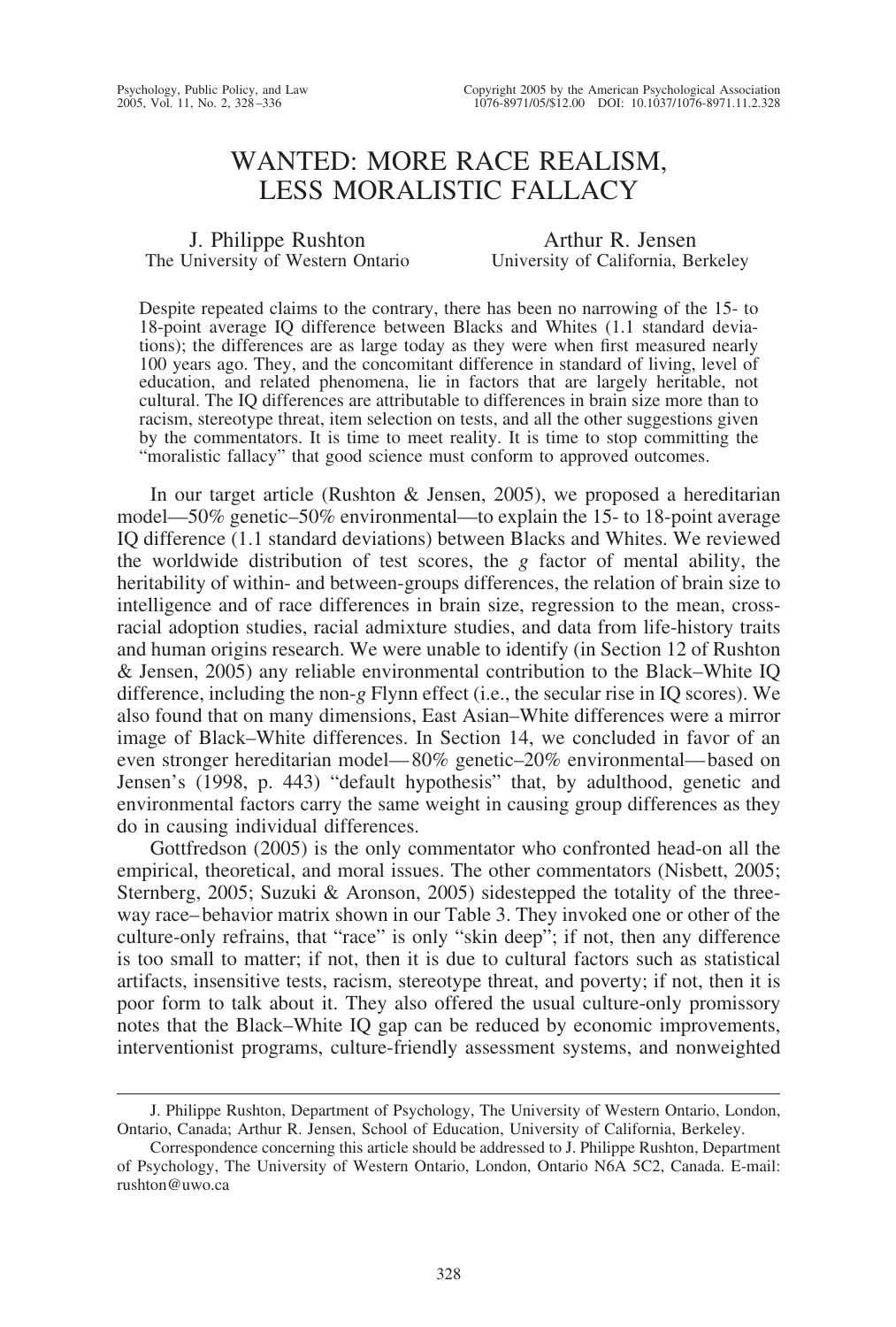models of gene– environment interaction. Their examples only confirm what we described in Sections 2, 13, and 14: Culture-only theory is a degenerating research paradigm.

### Are Black–White IQ Differences Narrowing?

Nisbett (2005) provided the most empirically forceful of the rebuttals. He claimed that the Black–White IQ difference had decreased to only 10 points in magnitude  $(< 0.70$  standard deviations) and that it could be eliminated altogether within 20 to 60 years. He based this assertion on a purported narrowing of the Black–White difference on school achievement tests (reading, vocabulary, and mathematics), which he then extrapolated to the IQ differences.

Reality, however, is stubborn. Jensen (1998, pp. 375–376, n. 33, 407– 408, 494 – 495) showed that gains in scholastic achievement do not equal gains in *g,* and the Black–White differences in *g* are as large as ever, even for measures of reaction time. Jensen's conclusion dovetails with a meta-analysis by Roth, Bevier, Bobko, Switzer, and Tyler (2001) that we cited at the opening of our target article. They found a mean effect size of 1.1 standard deviations that ranged from 0.38 to 1.46 (based on a sample of 6,246,729 from corporate, military, and higher education samples) depending on the *g* loading of the test. On the question of whether the difference was diminishing, they suggested any reduction was "either small, potentially a function of sampling error . . . or *nonexistent for highly g loaded instruments* [italics added]" (Roth et al., 2001, p. 323).

In her commentary, Gottfredson (2005) underscored this message with evidence that no narrowing had taken place in average Black–White differences. She contrasted Black–White differences on highly *g*-loaded "IQ tests" with those on less *g*-loaded "school achievement tests." Gottfredson found that Black–White differences on IQ tests remained constant at 1.0 standard deviation throughout the 20th century. She agreed that the differences on school achievement tests did narrow slightly from 1.07 to 0.89 standard deviations from the 1970s to the 1990s when the National Assessment of Educational Progress collected data on 9- to 17-year-olds. However, as she then pointed out, even this 20% reduction in educational achievement (a) had occurred by the mid-1980s and no longer continues, (b) is compatible with the group differences in *g*, and (c) does not contradict the hereditarian hypothesis.

These variable Black–White differences are explained by Spearman's (1927) hypothesis, which states that Black–White IQ differences are "most marked in just those [tests] which are known to be saturated with *g*" (p. 379; see Section 4 of Rushton & Jensen, 2005). The differences are lower on specific tests of memory, or arithmetic and spelling, than they are on general reasoning and transforming information. One implication is that test constructors could in principle reduce the Black–White difference to zero (or even reverse it) by including only non-*g* items (or those negatively loaded on *g*). However, they would then be left with a test that had little or no predictive power. Roth et al.'s (2001) meta-analysis concluded: "Overall, the results for both industrial and educational samples provide support for Spearman's hypothesis. That is, black–white differences on measures of cognitive ability tended to increase with the saturation of *g* in the measure of ability" (Roth et al., 2001, p. 317).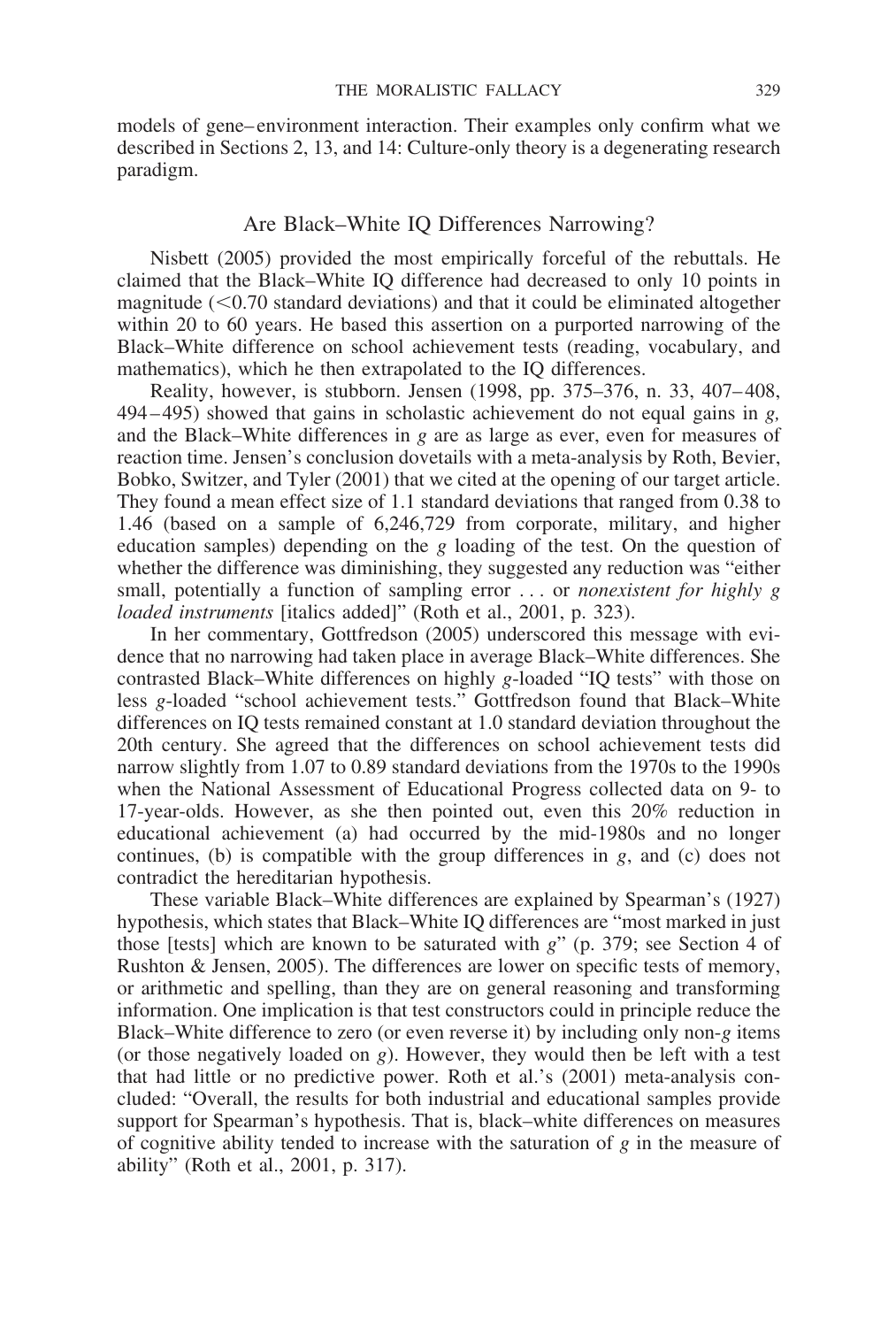There is in fact no good evidence, contrary to Nisbett (2005; and Suzuki & Aronson, 2005), that *g* is malleable by nonbiological variables. That would require not just evidence that training produces higher scores but evidence of broad transfer of training effects to other highly *g*-loaded tasks. Extrapolation of the trends into the future may be like extrapolating the non-*g* secular rise in IQ scores (the Flynn effect; see Section 12). That the Flynn effect is not a Jensen effect (i.e., did not have a loading on the *g* factor) was corroborated by Wicherts et al. (2004). This is consistent with the lack of convergence of White and Black means across decades despite the overall rise in IQs.

Two recent monographs show just how wide the achievement gap between Blacks and Whites remains. First, Thernstrom and Thernstrom (2003) comprehensively documented the scale of the Black deficiency: For example, in reading, history, geography, and mathematics, 12th-grade Black students do not do as well as eighth-grade White students. The authors showed, moreover, that despite numerous, often well-publicized, countywide projects (such as the \$2 billion program in affluent Montgomery County, Maryland, as well as the Kansas City, Missouri, school district, under judicial supervision since 1985), no plan has yet made a replicable dent in the Black–White achievement gap (despite low student– teacher ratios and computers in every classroom). Second, Ogbu (2003) studied the persistent underachievement of Black children in the well-to-do suburb of Shaker Heights, Ohio, as a result of concern raised by their (Black) parents, often highly paid professionals who had moved to the area specifically for its schools. The Black students did better than Black students elsewhere, but there were huge gaps between the Blacks and their non-Black counterparts. Instead of genetic differences in intelligence, both books offer variations on the usual culture-only explanations: poor schools, prejudice, stereotyping, low expectations, and alienation from White cultural domination. Nor do they consider regression to the mean (Section 9) or other genetically influenced traits that differentiate the races and affect attitudes to schoolwork (Section 10).

## Racial Admixture Studies: Direct Versus Indirect Evidence of Heritability

Nisbett (2005) cited seven empirical studies on people of mixed race (based on self-reported ancestry, skin color, and blood groups) as "direct evidence" for the "nil" heritability of Black–White differences. He claimed these outweighed those we had presented (in Rushton & Jensen, 2005, Sections 7 and 8). It should be noted that Nisbett's studies are peculiarly old, the mean year of publication being 1960 (median year 1966; range  $= 1930$  to 1977). Most are actually very weak and nondecisive, not having been replicated even once. Some are so old and recycled that Jensen (1973; see also 1998, pp. 478 – 483, 612) dealt with them 30 years ago! The blood-group studies could be repeated with better sampling and methods of analysis, but probably never will be because a more powerful tool, DNA analysis, is now available for this purpose. In Section 8, we discussed the DNA methods that can ascertain degree of White ancestry in Black populations. Many other DNA markers identify Black–White differences regardless of how divergent the African ancestry. They have been recommended for evaluating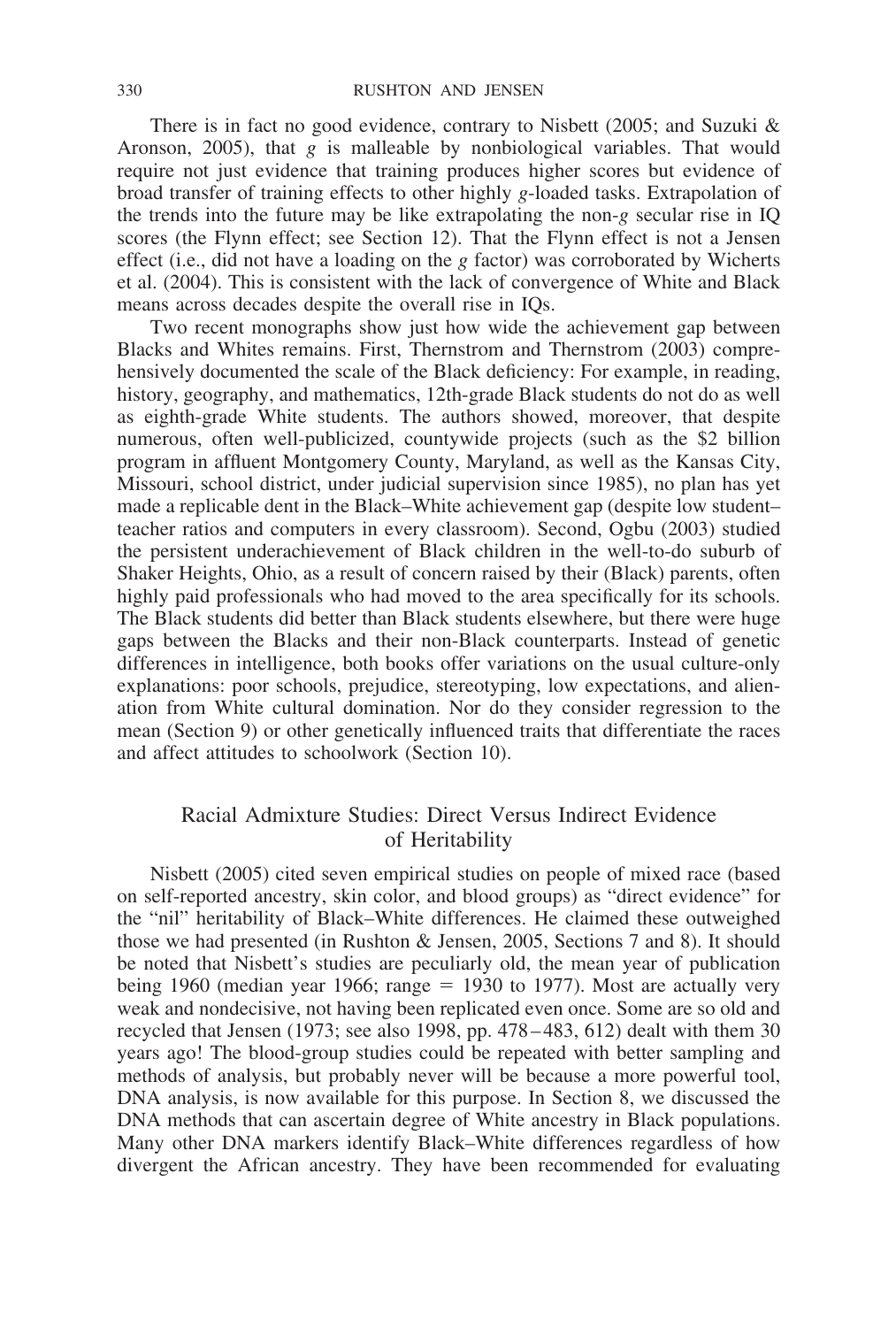admixture in genetic studies of disease (Collins-Schramm et al., 2002), and we recommend them for genetic studies of IQ.

More generally, we do not share Nisbett's contention that "direct" evidence is more relevant than "indirect" evidence unless, of course, the quality, quantity, and consistency of the direct evidence are also stronger than the indirect evidence. Much of evolutionary theory, genetics, chemistry, and physics are essentially based on what Nisbett would call indirect evidence. The hereditarian model of an 80% genetic–20% environmental weighting for the Black–White IQ difference is based on the hypothetico-deductive method (Sections 2 and 14), not a patchwork of narrow, often inconsistent or unreplicated facts. Our "indirect" evidence includes the fact that (a) the gene– environment architectural matrix is the same for both races (Section 5); (b) inbreeding scores from Japan predict mean Black–White differences in the United States (Section 5); (c) regression to the mean operates consistently in both races (Section 9); (d) psychometric *g* is one and the same factor in both Whites and Blacks (Section 4); and (e) race differences are greatest on the *g* factor extracted from both IQ tests and reaction time tasks (Section 4).

How do the critics explain the fact that the Black–White difference is greater on backward than on forward digit span memory, or on the more complex rather than simple reaction time measures— exactly as predicted by Spearman's (1927) hypothesis? How do they explain the fact that Black students from families with incomes of \$80,000 to \$100,000 score considerably lower on the SAT than White students from families with \$20,000 to \$30,000 incomes? How do they explain why social class factors, all taken together, only cut the Black–White achievement gap by a third? Culture-only theory cannot predict these facts; often its predictions are opposite to the empirical results.

## African IQ Scores

Sternberg's (2005) and Suzuki and Aronson's (2005) commentaries about IQ studies from sub-Saharan Africa are written as though we are not aware that African children suffer from parasitic illnesses and malnutrition, speak languages other than English, grow up in cultures of violence, or that mediated learning interventions show increases in African IQ scores. We cited three studies on mediated learning (Section 3), including the one by Skuy et al. (2002) that Suzuki and Aronson referred to in detail, on which Rushton was a coauthor!

Rushton's series of studies in South Africa (see Rushton & Jensen, 2005, Section 3) sought to examine further the well-replicated reports of an African population mean of  $IQ = 70$ . He tested to see if IQ scores from highly select students at the prestigious University of the Witwatersrand in Johannesburg were consistent with the mean IQ of 70 reported for the general African population (Lynn & Vanhanen, 2002). The results from seven studies conducted at universities in South Africa, including those by other investigators, yield a median IQ of  $84$  (range = 77 to 103). Assuming that African university students are 1 standard deviation (15 IQ points) above the population mean, the finding of a median IQ of 84 corroborates the general population mean of 70. Although Rushton's mediated learning study with Skuy et al. (2002) on first-year psychology students did raise the IQ of the African students from 83 to 97, this is still low for students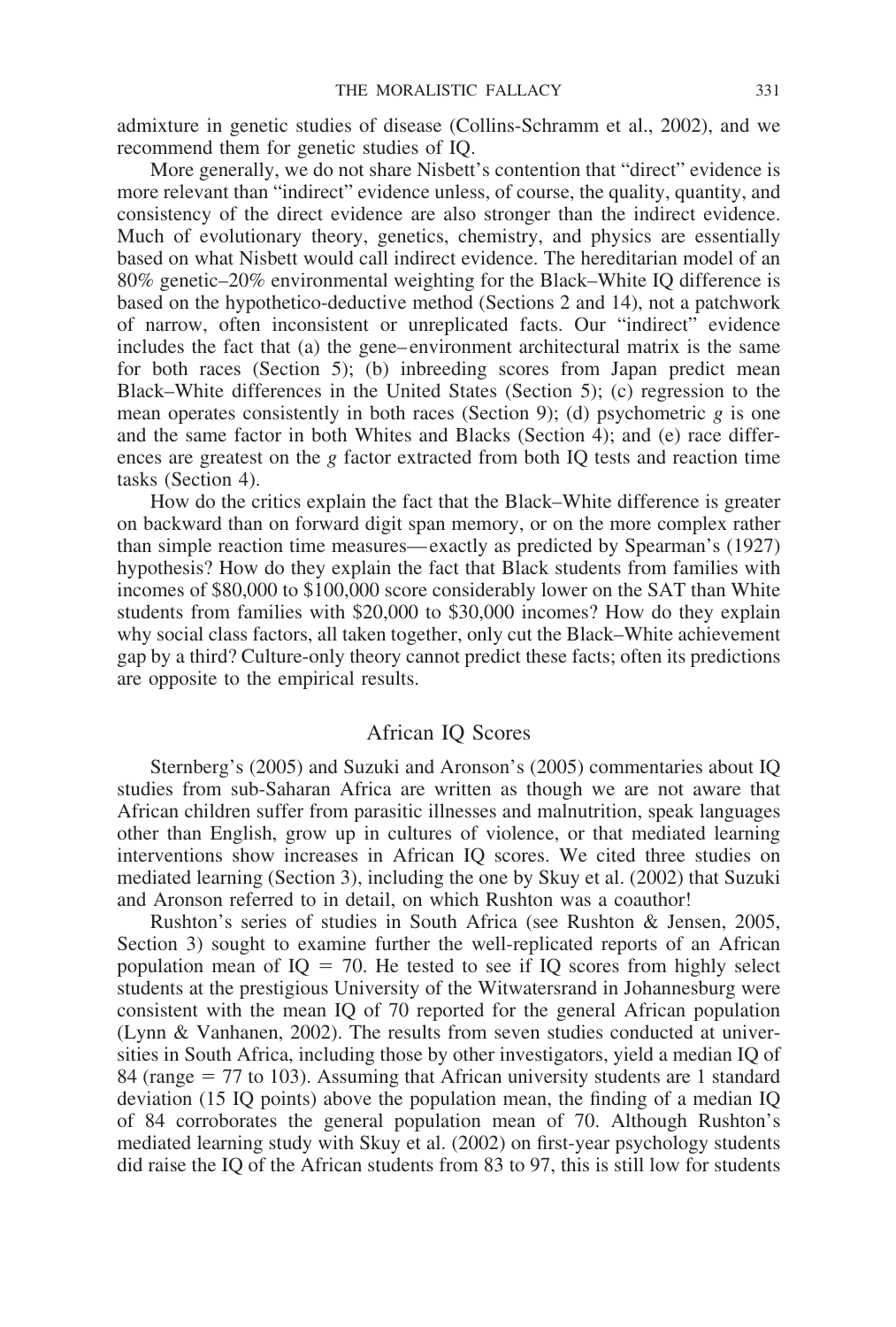at a leading university. Moreover, as we mentioned in Section 3, evidence shows that "coaching" or "teaching-to-the-test" has the effect of denuding the test of its *g* loading (te Nijenhuis, Voskuijl, & Schijve, 2001).

There can be little doubt about the replicability of the mean African IQ of 70, or the impartiality of the investigators, for studies continue to report low scores. In Kenya, Sternberg et al. (2001; see also Sternberg, 2005) administered the Colored Progressive Matrices to 85 children ages 12 to 15 years who scored 23.5 out of 36, an IQ equivalent of about 70. In Tanzania, Sternberg et al. (2002; also Sternberg, 2005) gave the Wisconsin Card Sorting Task to 358 children ages 11 to 13 who received a perseverative error score of 18.53. Although procedural differences may make the normative comparison problematic, as it stands, this score is equivalent to the fifth percentile on American norms for 12-year-olds  $(IQ = 75)$ . After training on how to sort attributes, the children's scores went up to 16.5 (lower scores meant fewer errors), but this was still only at the ninth percentile on American norms  $(IQ < 80)$ .

We accept as nonarguable that intervention strategies in Africa such as the elimination of tapeworms, improved nutrition, and provision of electricity, schools, and hospitals will raise test scores. However, we predict they will not remove the substantial differences in average IQ between Africans and Europeans, and that African Americans and other mixed-race populations will continue to average between these "pure" types because of White admixture. As regards Suzuki and Aronson's (2005) reference to "a context of racism and colonialism that, in turn, creates and shapes stereotypes" (p. 324), it should be noted that many of the African countries showing a mean  $IQ = 70$ , such as Nigeria and Ghana, have been independent for half a century (and the Caribbean Island of Haiti for one and a half centuries), with no documented improvement in cultural achievement or IQ scores.

Around the world, mean IQs differ much less *within* major population groups than *between* them. Whites have IQs close to 100 whether they live in Europe, Canada, Australia, New Zealand, or South Africa, whereas Blacks in sub-Saharan Africa have IQs closer to 70 regardless of whether they live in East, West, Central, or Southern Africa— or whether the data were collected in the 1920s or the 2000s (Lynn & Vanhanen, 2002). The IQ of Blacks in the United States is around 85 and hence substantially higher than the IQs of Blacks in sub-Saharan Africa. There are two explanations for this. The first is that American Blacks have about 25% White ancestry. According to genetic theory this would raise their IQs above the level of Blacks in Africa. The second is that American Blacks enjoy much higher standards of living, nutrition, education, and health care than they have in societies run by Blacks. Living in a White society has raised rather than lowered the IQs of American Blacks.

Genetic factors explain the worldwide pattern in a way that culture-only theory has not. The worldwide pattern contradicts the hypothesis that the low IQ of American Blacks is due to "White racism." For instance, Mackintosh (1998) wrote, "it is precisely the experience of being black in a society permeated by white racism that is responsible for lowering black children's IQ scores" (p. 152). The IQs of Blacks in Africa is compelling evidence against this theory. The theory that White racism has been responsible for the low IQ of American Blacks always had an ad hoc quality to it because "racism" has had no adverse impact on the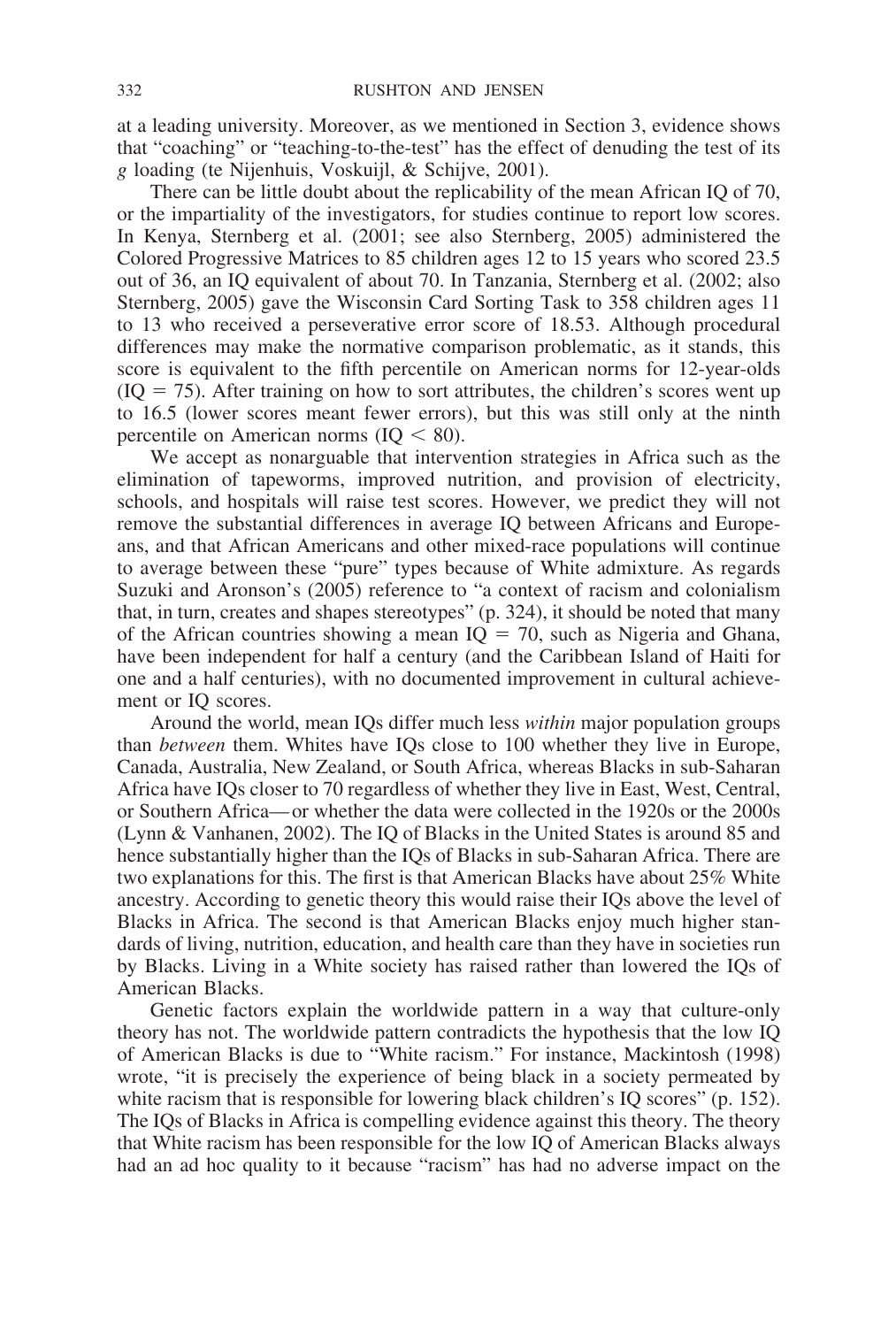intelligence of East Asians and Jews, who average higher scores than do Europeans (Section 1).

#### Brain-Size Differences

Brain size and its relation to intelligence are crucial for an evolutionary understanding of the origin of race differences in behavior. Both magnetic resonance imaging (MRI) and external head size measures show that brain size is related to IQ within race. Moreover, the three-way pattern of East Asian–White– Black differences in brain size that is found in adulthood  $(1,364 \text{ cm}^3, 1,356 \text{ cm}^3,$ and 1,267 cm<sup>3</sup>, respectively; see Rushton & Jensen, 2005, Section 6) is detectable at birth. The findings on race and brain size have been repeatedly replicated and found to be robust across variations in measures, methods, and subject samples. How do our critics handle this evidence? Rather than refuting or challenging this evidence, our critics completely ignore it.

If two groups differ by 1 standard deviation in brain size and the correlation between brain size and IQ is 0.40, then they will differ by 6 IQ points! Sarich and Miele (2003) estimated the Black–White difference in brain size as 0.8 standard deviations, hence a 5-point IQ difference is attributable to brain size alone. When purer measures of *g* are used (Jensen, 1998) or a larger standard deviation for brain size (Rushton, 2000), the regression of brain size on *g* comes to over half the *g* difference.

### The Moralistic Fallacy and Public Policy

The naturalistic fallacy, identified by philosopher David Hume (1711–1776), occurs when reasoning jumps from statements about what *is* to prescription about what *ought to be.* An example of the naturalistic fallacy would be to support warfare if scientific evidence showed that it was to some degree part of human nature. (Warfare may or may not be supportable; the point is only that it is not *logical* to derive "ought" from "is.") The converse of the naturalistic fallacy is the moralistic fallacy, which occurs when reasoning jumps from prescriptions about what *ought to be* to statements about what *is.* It was coined by Harvard University microbiologist Bernard Davis (1978) as a response to calls for ethical guidelines for studying what could purportedly become "dangerous knowledge," such as the genetic basis of IQ. Davis reasoned that chilling an area of inquiry on moral grounds fixes our knowledge in that area, so it becomes, in effect, an illogical effort to derive an "is" from an "ought." An example of the moralistic fallacy is to claim that because warfare is wrong, it cannot be part of human nature.

One corollary of the moralistic fallacy is the demonizing of those who refuse to observe it. Another is that someone must be blamed whenever Nature stubbornly refuses to conform. Because Blacks and Whites *ought* to be equal in IQ and educational outcome but still are not, some who adopt a moralistic position hold, in effect, that White people's attitudes are largely to blame (e.g., Ogbu, 2003; Thernstrom & Thernstrom, 2003). Both fallacies are conjoined when it is argued that whereas minority dislike of Whites is "natural" (because of mistreatment, or because of feeling "culturally dominated"), White prejudice is inherently bigoted and "unnatural."

Sternberg (2005) questioned whether we showed "good taste" (p. 300) in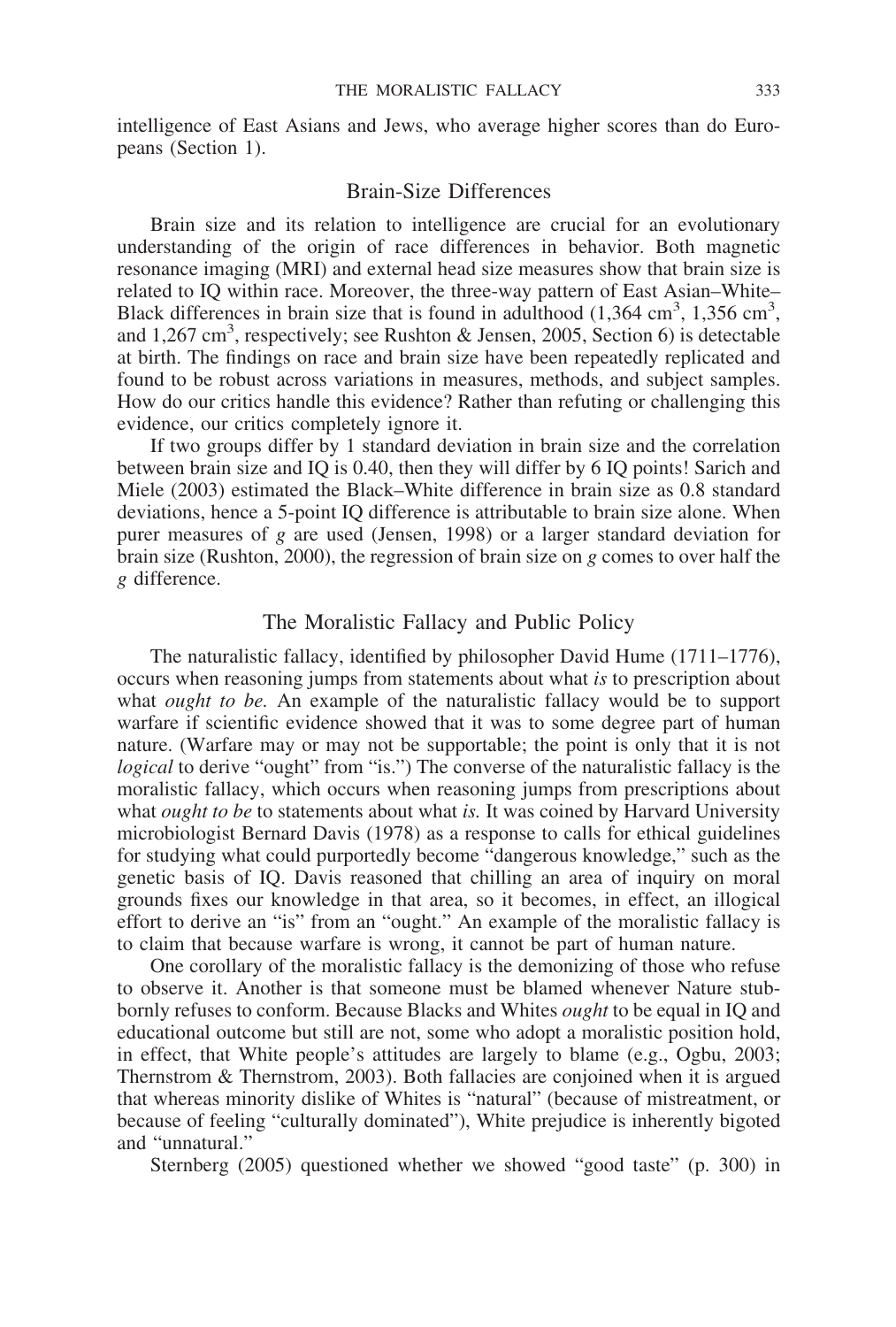researching the hereditarian hypothesis in place of culture-only alternatives such as poverty and racism, and he asked, "What good is research of the kind done by Rushton and Jensen supposed to achieve?" (p. 296). This is worth discussing if only because we will never make progress in race relations if we operate on the belief that one segment of society is responsible for the plight of another segment and that belief is false (see also Gottfredson, 2005).

Ever since Gunnar Myrdal's (1944) *An American Dilemma* was cited in footnote 11 of the U.S. Supreme Court's 1954 decision *Brown v. Board of Education of Topeka* (which outlawed racial segregation in the schools), it has become prevalent to attribute the underachievement of Black people to prejudice and discrimination by White people. Myrdal's "Theory of the Vicious Circle" stated: "White prejudice and discrimination keep the Negro low in standards of living, health, education, manners and morals. This, in turn, gives support to white prejudice. White prejudice and Negro standards thus mutually 'cause' each other" (Myrdal, 1944, p. 75). Myrdal rejected the idea that heredity had anything to do with "low Negro standards," instead praising anthropologist Franz Boas for subverting the up-to-then accepted hereditarian perspective.

Myrdal's (1944) tome (1,500 pages comprising 50 chapters and appendices) identified White people's "attitudes" as the main cause of Black people's problems. He contended, "the scientific *facts* of race and racial characteristics of the Negro people are only of secondary and indirect importance . . . *the beliefs held by white people* ... *are of primary importance*" (Myrdal, 1944, p. 110, emphasis in original). Although Myrdal himself acknowledged the facts that Blacks averaged a "head slightly longer and narrower; cranial capacity slightly less; . . . pelvis narrower and smaller" (Myrdal, 1944, p. 139), he worried that these findings would lead Whites to conclude that Blacks had "lower reasoning power," which would be an "incorrect interpretation" because "no connection has been proved between cranial capacity and mental capacity" (Myrdal, 1944, p. 140). He also alleged there had been "exposés" of the "distorted . . . measurements" (Myrdal, 1944, p. 91) of racial differences in brain size (cf. Jensen, 1998; Rushton, 2000).

### Conclusion

Discussing the totality of the evidence with those who, for whatever reason, refuse to adopt the behavioral genetic or evolutionary perspective, at least when it comes to the nexus of race, intelligence, and genetics, is little more than arguing past each other. There is not space to respond in detail with the data and analyses that refute each and every criticism raised by the commentators. For more information on the *g* factor as the largest common factor in any battery of diverse cognitive tests, see Jensen (1998, chap. 4); on the scientific definition of race, see Sarich and Miele (2003, chap. 8); on whether the Flynn effect is a Jensen effect, see Wicherts et al. (2004); on transracial adoption studies, see Jensen (1998, pp. 472–478); on Ogbu's class-as-caste hypothesis, see Jensen (1998, pp. 511–513); and on stereotype threat, which is a type of test anxiety, see Jensen (1998, pp. 513–515; see also Sackett, Schmitt, Kabin, & Ellingson, 2001). We reviewed all of the relevant evidence on Black–White IQ differences and concluded that hereditarian models of from 50% genetic–50% environmental (Section 2) to 80%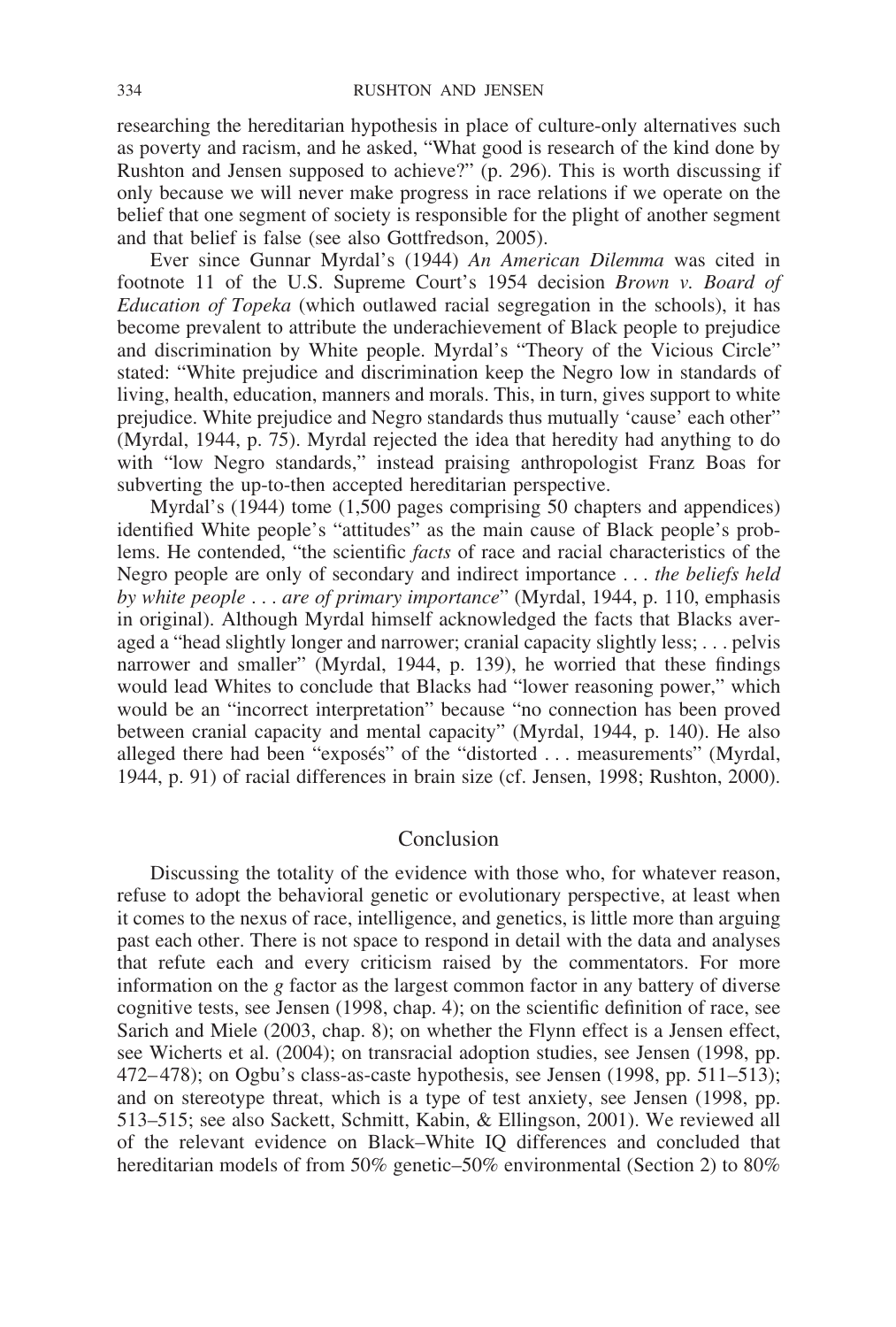genetic–20% environmental (Section 14) provide a far better fit than the cultureonly model of 0% genetic–100% environment.

Expanding on the application of his "default hypothesis" that Black–White differences are based on aggregated individual differences, themselves based on both genetic and environmental contributions, Jensen (2003) proposed "two laws of individual differences": (a) Individual differences in learning and performance *increase* as task complexity increases, and (b) individual differences in performance *increase* with practice and experience (unless there is a low ceiling on proficiency). Consequently, the more we remove environmental barriers and improve everybody's intellectual performance, the greater will be the relative influence of genetic factors (because the environmental variance is being removed). However, this means that equal opportunity will result in unequal outcomes, *within* families, *between* families, and *between* population groups. The fact that we have learned to live with the first, and to a lesser degree the second, offers some hope we can learn to do so for the third.

#### References

Brown v. Board of Education of Topeka, 347 U.S. 483 (1954).

- Collins-Schramm, H. E., Kittles, R. A., Operario, D. J., Weber, J. L., Criswell, L. A., Cooper, R. S., & Seldin, M. F. (2002). Markers that discriminate between European and African ancestry show limited variation within Africa. *Human Genetics, 111,* 566 –569.
- Davis, B. (1978, March 30). The moralistic fallacy. *Nature, 272,* 390.
- Gottfredson, L. S. (2005). What if the hereditarian hypothesis is true? *Psychology, Public Policy, and Law, 11,* 311–319.
- Jensen, A. R. (1973). *Educability and group differences*. London: Methuen.
- Jensen, A. R. (1998). *The g factor*. Westport, CT: Praeger.
- Jensen, A. R. (2003, August 23). *Individual differences and population differences in Spearman's g*. Acceptance speech at Kistler Prize Ceremony, Foundation for the Future, Seattle, WA.
- Lynn, R., & Vanhanen, T. (2002). *IQ and the wealth of nations.* Westport, CT: Praeger.
- Mackintosh, N. (1998). *IQ and human intelligence*. Oxford, England: Oxford University Press.
- Myrdal, G. (1944). *An American dilemma*. New York: Harper & Row.
- Nisbett, R. E. (2005). Heredity, environment, and race differences in IQ: A commentary on Rushton and Jensen (2005). *Psychology, Public Policy, and Law, 11,* 302–310.
- Ogbu, J. U. (2003). *Black American students in an affluent suburb: A study of academic disengagement*. Mahwah, NJ: Erlbaum.
- Roth, P. L., Bevier, C. A., Bobko, P., Switzer, F. S., III, & Tyler, P. (2001). Ethnic group differences in cognitive ability in employment and educational settings: A metaanalysis. *Personnel Psychology, 54,* 297–330.
- Rushton, J. P. (2000). *Race, evolution, and behavior: A life history perspective* (3rd ed.). Port Huron, MI: Charles Darwin Research Institute.
- Rushton, J. P., & Jensen, A. R. (2005). Thirty years of research on race differences in cognitive ability. *Psychology, Public Policy, and Law, 11,* 235–294.
- Sackett, P. R., Schmitt, N., Kabin, M. B., & Ellingson, J. E. (2001). High-stakes testing in employment, credentialing, and higher education: Prospects in a post-affirmativeaction world. *American Psychologist, 56,* 302–318.
- Sarich, V., & Miele, F. (2003). *Race: The reality of human differences*. Boulder, CO: Westview Press.